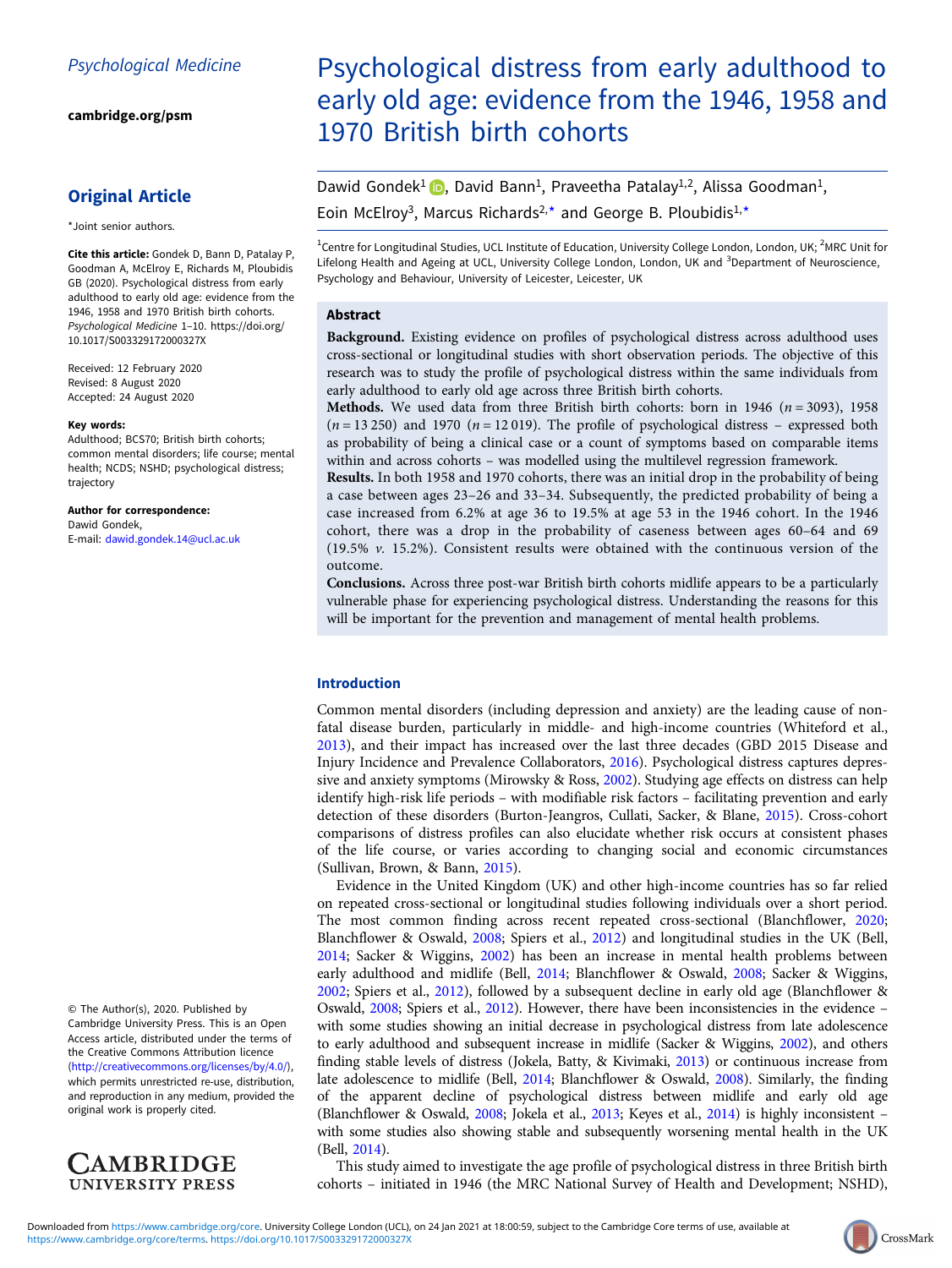#### Table 1. Details of measures of mental health used across the cohorts

| Measure                              | <b>Details</b>                                                                                                                                                                                                                                                                                                                  | Caseness threshold                                                | Psychometric (reliability/validity) and clinical<br>properties                                                                                                                                                                                                                                                                         |
|--------------------------------------|---------------------------------------------------------------------------------------------------------------------------------------------------------------------------------------------------------------------------------------------------------------------------------------------------------------------------------|-------------------------------------------------------------------|----------------------------------------------------------------------------------------------------------------------------------------------------------------------------------------------------------------------------------------------------------------------------------------------------------------------------------------|
| <b>Present State</b><br>Examination  | A clinical examination, conducted by a nurse,<br>assessing the frequency and severity of a range of<br>psychiatric symptoms in the preceding month.<br>Used at age 36 in NSHD.                                                                                                                                                  | 5 or higher on the<br>Index of Definition<br>(Wing et al., 1974)  | Tested in the general population: high<br>agreement with the clinical diagnosis of<br>common mental health disorders ( $\approx$ 90%); high<br>concurrent validity with other measures of<br>psychological distress (Wing et al., 1974). A<br>diagnostic tool, hence information on specificity<br>and sensitivity not provided.       |
| Psychiatric<br>Symptoms<br>Frequency | 18 items (based on the Present State Examination);<br>5-point scale (0 = never in the last year; $1 = up$ to 10<br>days in total, less than once a month; 5 = every day<br>in the last year); assessing on symptoms of anxiety<br>and depression during the preceding year;<br>administered by a nurse. Used at age 43 in NSHD. | 23 or higher on the<br>summed up score<br>(Lindelow et al., 1997) | Tested in the general health care/general<br>population (age $\approx$ 43); Cronbach's alpha = 0.88;<br>all items identified a common factor; AUC <sup>a</sup><br>against reports of contact with a doctor/use of<br>prescribed medication for 'nervous or emotional<br>trouble or depression' (0.84-0.86) (Lindelow<br>et al., 1997). |
| <b>GHO-28</b>                        | 28 items assessing symptoms of anxiety and<br>depression in the preceding 4 weeks; a 1-4 point<br>Likert scale and recoded into binary values;<br>self-administered. Used at ages 50-69 at NSHD.                                                                                                                                | 5 or higher endorsed<br>symptoms (Goldberg<br>et al., 1997)       | Tested in the general health care (adults):<br>Cronbach's alpha = 0.82-0.86 (Goldberg et al.,<br>1997); all items identified 4 factors explaining<br>62% variance in psychological distress<br>(Goldberg & Hillier, 1979); AUC <sup>a</sup> against<br>diagnosed psychiatric morbidity (0.93)<br>(Goldberg et al., 1997).              |
| Malaise<br>Inventory                 | A shorter 9-item version (as opposed to the full 24<br>items version); binary ('yes-no') response scale;<br>self-administered. Used across all ages in BCS70<br>and NCDS.                                                                                                                                                       | 4 or higher on the<br>summed up score                             | Tested in the general population (age 23-33);<br>Cronbach's alpha = 0.70-0.80; all items identify<br>a common factor; AUC <sup>a</sup> against self-reported<br>diagnosed psychiatric morbidity = $0.77-0.79$ )<br>(Rodgers, Pickles, Power, Collishaw, and<br>Maughan, 1999).                                                         |

<sup>a</sup>Sensitivity (the proportion of cases who are correctly identified) and specificity (the proportion of non-cases correctly identified) expressed as area under the curve (AUC) (Florkowski, [2008](#page-8-0)).

1958 (National Child Development Study; NCDS) and 1970 (the British Cohort Study; BCS70). Combining and comparing these three studies allowed for investigating age and cohort effects on psychological distress among 28 362 participants, aged 23–69, between 1981 and 2016. A comparison across birth cohorts allows for the degree of generalisation of findings across post-WW2 generations to be tested. This study expands on the previous analysis of age and cohort effects of the NCDS and BCS70 (Ploubidis, Sullivan, Brown, & Goodman, [2017;](#page-9-0) Sacker & Wiggins, [2002\)](#page-9-0), by including additional waves of data (age 50 in NCDS and ages 34 and 46 in BCS70). In addition, the age profile of psychological distress is studied for the first time in the NSHD, the longest continuous follow-up of this outcome within the same individuals from age 36 to 69.

We hypothesised that (1) psychological distress increased between early-adulthood and midlife across all three birth cohorts; which had been preceded by elevated distress in the 20s and (2) psychological distress declined from midlife into early older age in the NSHD.

#### Method

### Study population and design

We excluded those who died, emigrated from Britain or did not have at least one valid measure of psychological distress between age 23 and 69, which resulted in the analytical longitudinal sample:  $n = 3093$  for NSHD,  $n = 13250$  for NCDS and  $n = 12019$  for BCS70 (online Supplementary eFig. 1). The prevalence of psychological distress is also provided using cross-sectional samples

attained at each data sweep, also excluding those who died or emigrated (age 23–26: NCDS and BCS70; age 30: BCS70; age 33–36: all cohorts; age 42–43: all cohorts; age 50–53: NSHD and NCDS).

#### **Measures**

Except for the Present State Examination (see below), the measures used in this study were not designed to diagnose any specific mental health condition, but rather capture general psychopathology (psychological distress) of common mental disorders, such as depression and anxiety. Both continuous and discrete versions of the outcomes were used. We derived a binary indicator of caseness, based on validated thresholds (see Table 1), aiming to identify individuals with scores high enough to represent a potential clinical diagnosis of common mental disorder.

The NSHD included a range of measures of psychological distress: a clinical interview for the frequency and severity of psychiatric symptoms in the preceding month at age 36 (the Present State Examination; PSE) (Wing, Cooper, & Sartorius, [1974](#page-9-0)); an interviewer-administered 18-item instrument derived from the PSE, focusing on symptoms of anxiety and depression during the preceding year at age 43 (the Psychiatric Symptom Frequency; PSF) (Lindelow, Hardy, & Rodgers, [1997\)](#page-8-0) and a selfadministered questionnaire assessing symptoms of anxiety and depression in the preceding four weeks at ages 53, 60–64 and 69 (the 28-item General Health Questionnaire; GHQ) (Goldberg & Hillier, [1979\)](#page-8-0). All measures were found to be psychometrically robust (see Table 1 for more details). Due to differences in the measures used within NSHD, the continuous version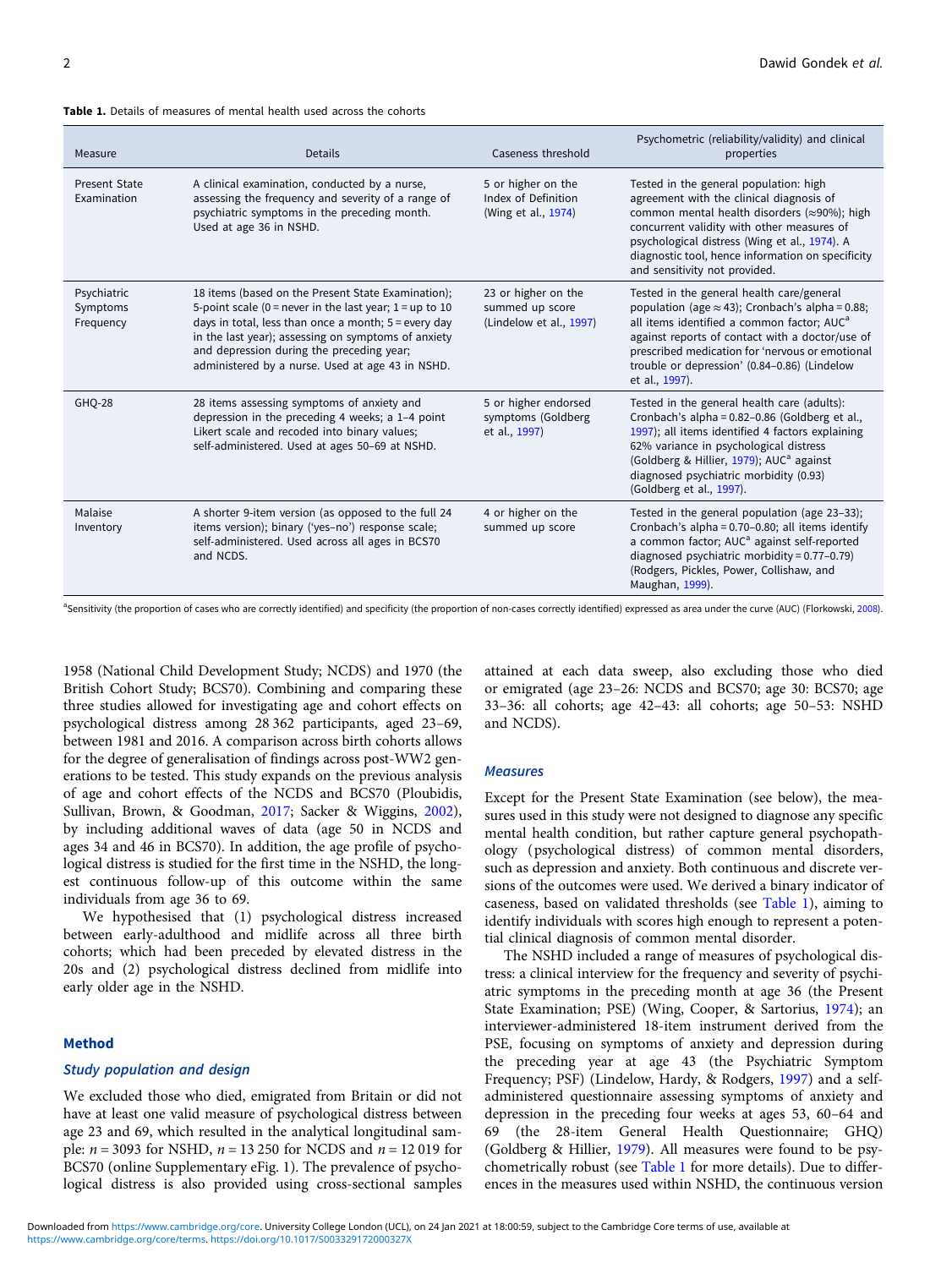of the outcome was based on seven harmonised items, which captured the same symptoms (details to follow).

In the NCDS and BCS70, at all ages cohort members completed the Malaise Inventory (Rutter, Tizard, & Whitmore, [1970\)](#page-9-0), a measure of psychological distress level, or depression and anxiety symptoms. The Malaise Inventory has good psychometric properties (McGee, Williams, & Silva, [1986\)](#page-8-0) and has been used both in the general population and high-risk groups (Furnham & Cheng, [2015](#page-8-0)). Scalar invariance of the measure was found within and across the NCDS and BCS70, as well as between genders (Ploubidis et al., [2017](#page-9-0); Ploubidis, McElroy, & Moreira, [2019\)](#page-9-0) (online Supplementary eTable 2). This implies that the symptoms captured by the items of the Malaise Inventory were interpreted equivalently by the participants, regardless of their age, cohort membership or measurement modes used at different ages.

## Harmonisation of the continuous outcome

The main aim of the study was to investigate the profile of psychological distress within the same individuals in each birth cohort. As the instruments used within NSHD differed, it was necessary for the study aims to select comparable items from each measure ensuring that their understanding is the same across age (resulting in a 7-item subset; see online Supplementary eAppendix 1 & eTable 1 for details). This was not an issue for NCDS and BCS70, since the same measure – the Malaise Inventory (Rutter et al., [1970](#page-9-0)) – was used for both and was found to be invariant across age and birth cohorts (see online Supplementary eTable 2). Nonetheless, to facilitate cross-cohort comparisons we also used a harmonised 4-item subset within and across all three birth cohorts. To the best of our knowledge, this is the first attempt to correct for measurement error due to different measures of mental health in the British birth cohorts.

Candidate items for harmonisation were identified by three independent raters – experienced psychologists and one active clinical practitioner. Initially, two raters scrutinised every available item within each measure administered in the cohorts and assigned each item a code reflecting its core content at the symptom level. In cases where the two raters disagreed, a third independent rater decided which item code (if either) was most appropriate (McElroy, Villadsen, Patalay et al., [2020](#page-8-0)). In this way, seven items were selected for the NSHD, which facilitated comparisons within this cohort. In addition, following the same process, four items were identified allowing for comparisons across the NSHD, NCDS and BCS70. Agreement between the raters was high (88%).

The harmonised items were summed and correlated with the full, original scale scores. For the 7-item subset, these correlations ranged from 0.81 (GHQ) to 0.85 (PSF), while for the 4-item subset they ranged from 0.78 (PSF) to 0.98 (Malaise). Crucially for the study aim, this demonstrated that the rank ordering of participants was closely comparable across subscales including harmonised items and the original full scales. To further test whether the two sets of harmonised items were comparable, we formally tested their measurement equivalence within NSHD (seven items) and across all cohorts (four items). Measurement equivalence (or invariance) was formally tested with latent variable multigroup models that allow researchers to verify the degree to which items function equivalently and therefore can be reliably compared across groups (Meredith, [1993](#page-8-0); Ploubidis et al., [2019\)](#page-9-0). In

our case, 'groups' were defined by age within NSHD and by age and cohort across all three cohorts.

Scalar invariance was obtained for subscales consisting of the seven harmonised items within the NSHD (online Supplementary eTable 3). Thus, we can conclude that the 7-item subset is highly comparable across ages within NSHD. Concerning the 4-item subset, partial scalar invariance was observed (online Supplementary eTable 4), thus it can be used for comparisons of mean-level scores (i.e. summed-up total) within and across cohorts (Asparouhov & Muthen, [2014](#page-8-0)).

## Missing data

The extent of missing data increased in progressively younger cohorts (online Supplementary eTable 5); for instance, at age 42–43 the outcome data were missing in 12.2% of the eligible sample in NSHD, 20.8% in NCDS and 35.5% in BCS70 (online Supplementary eTable 5). The strategies to preserve sample representativeness and reduce bias were maximum likelihood in longitudinal models and multiple imputation with chained equations (20 imputations) for the cross-sectional prevalence rates (online Supplementary eTable 6), both under the missing-at-random (MAR) assumption (Collins, Schafer, & Kam, [2001](#page-8-0)). The MAR mechanism, which is largely untestable, implies that systematic differences between the missing values and the observed values can be explained by observed data (Collins et al., [2001](#page-8-0)), which has been found highly plausible in the British birth cohorts (Mostafa et al., [2020\)](#page-8-0). The aim of multiple imputation was to provide robust cross-sectional estimates of psychological distress. The age, cohort and gender-stratified imputation models included measures of psychological distress, sampling weights and auxiliary variables (birthweight and parental socioeconomic status). In addition, each model included previous measures of psychological distress, which was a powerful predictor of both the outcome and missingness (online Supplementary eTable 5). We aimed to keep the models as consistent across cohorts as possible to ensure that potential differences in cross-cohort distributions were not due to varying approaches to data missingness.

## Age trajectories of psychological distress

We used the multilevel growth curve framework – with logit models for binary outcomes and Poisson models for continuous (count) outcomes. This framework allows for modelling data that are unbalanced in time and include missing data (Raudenbush & Bryk, [2002](#page-9-0)). It also accounts for a hierarchical dependency of observations (level 1) within individuals (level 2) – with age becoming an observation-level variable (Suzuki, [2012](#page-9-0)).

A similar modelling strategy was employed for both types of outcomes. Squared or cubic age polynomial terms were included and retained if their inclusion improved model fit [lower Akaike information criterion (AIC) and Bayesian information criterion (BIC)]. All-models were adjusted for gender. The fixed part of all models included age, gender and the intercept. The random part of the model captured variance in the intercept. Random age slopes were not included as the models resulted in nonpositive definite matrices, possibly due to highly unbalanced data (Singer & Willet, [2003\)](#page-9-0) and/or not enough variation around the age slope. All models included weights to account for the social class-stratified sample of the NSHD, with participants from the NCDS and BCS70 being given the weighting value of one. The cohort- and age-stratified estimates from the model,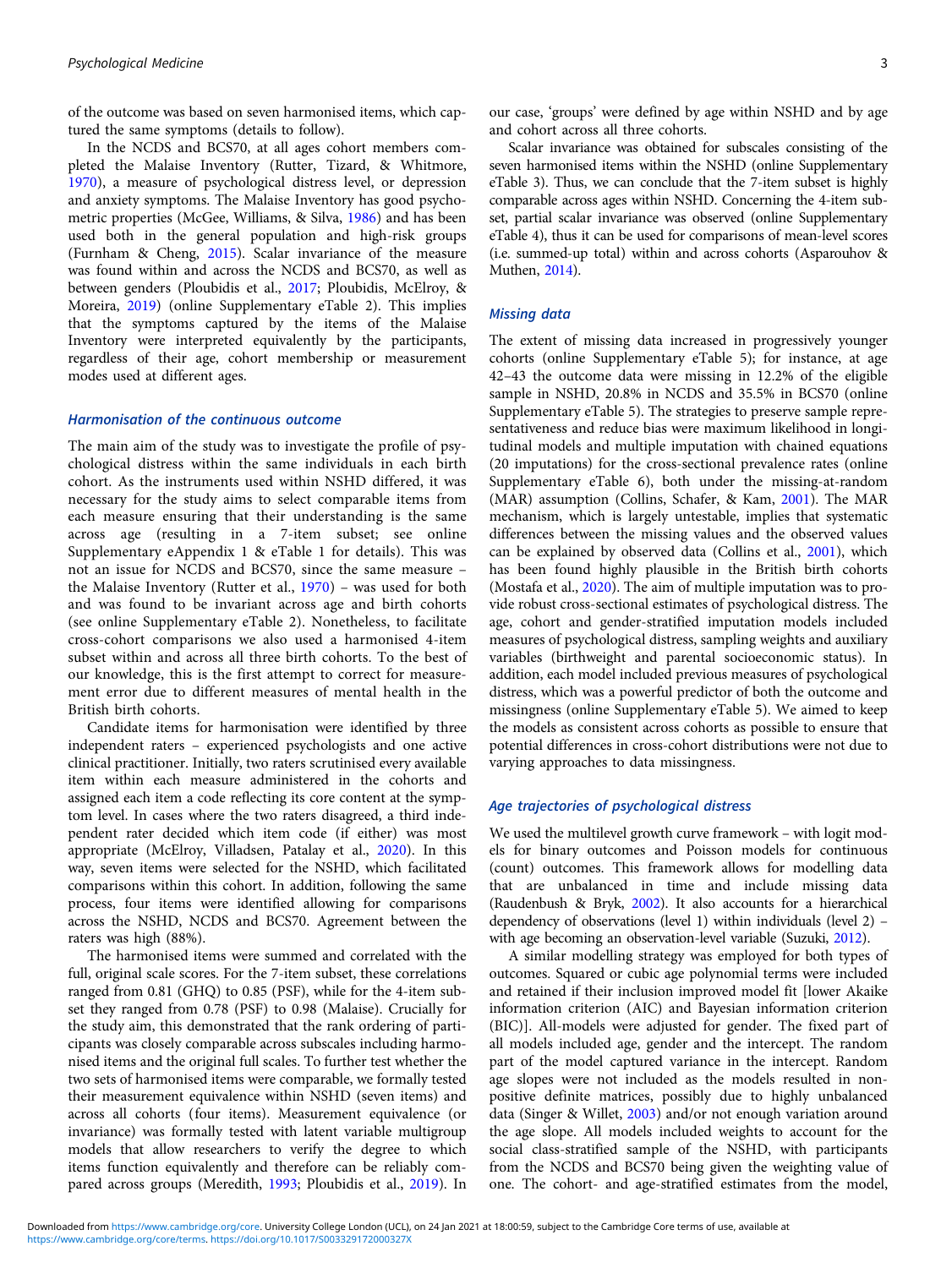

Fig. 1. Cohort-stratified age profile of psychological distress - as a binary and continuous outcomes.

obtained with predictive margins, were compared to crosssectional values that did not rely on the mathematical shape functions of the model.

In the analysis with the 4-items subset, age-by-cohort interaction was additionally tested in the fixed part of the model, at the significance level of  $p < 0.05$  and according to AIC and BIC. This formally examined if the age profile of psychological distress was universal across the three birth cohorts. Finally, using comparable items across and within cohorts allowed for modelling the age profile of psychological distress pooled across all cohorts – resulting in a curve capturing growth based on observations from age 23 to 69. All analyses were conducted using STATA 15 (StataCorp, [2017\)](#page-9-0).

## Supplementary analysis – age distribution of individual symptoms

We plotted the cohort-stratified age profile of each symptom from the harmonised 4-item subset to investigate whether all symptoms followed similar age distribution as the aggregated scales.

#### Results

## Age distribution of psychological distress

The cross-sectional proportion of cases was highest in midlife in all three cohorts (i.e. 19.1% at age 53 in NSHD, 15.2% at age 50 in NCDS, 19.9% at age 46 in BCS70) (MI column in online Supplementary eTable 6).

## Profile of psychological distress across adulthood (age effects)

The age profile of psychological distress followed a quadratic shape in the NSHD and cubic in NCDS as well as BCS70 (see Fig.  $1$ panels A and B and online Supplementary eTable 7 for details). Both in the NCDS and BCS70, there was an initial drop in the predicted probability of being a case, obtained from the multilevel logit model, between age 23–26 and 33–34. Subsequently, there was an increase in the probability of caseness between early-adulthood and midlife in all three cohorts. Probability of being a case increased from 6.2% at age 36 to 19.5% at age 50–53 in NSHD; from 8.0% at age 33 to 13.7 at age 42 in NCDS; and from 15.7% at age 34 to 19.7% at age 42 in BCS70 (MLR column in eTable 6). In the NSHD, where the data were collected until early old age, there was a drop in the probability of caseness between age 60–64 and 69 (19.5% v. 15.2%).

The age profile of continuous outcomes was highly comparable to the one obtained with the binary outcome, also having a quadratic shape in the NSHD and cubic in both the NCDS and BCS70 (see Fig. 1 – panels C and D and online Supplementary eTable 8 for details). However, there were slight differences in the trajectories across both types of outcomes (see online Supplementary eAppendix 2 and eFig. 2 for more details).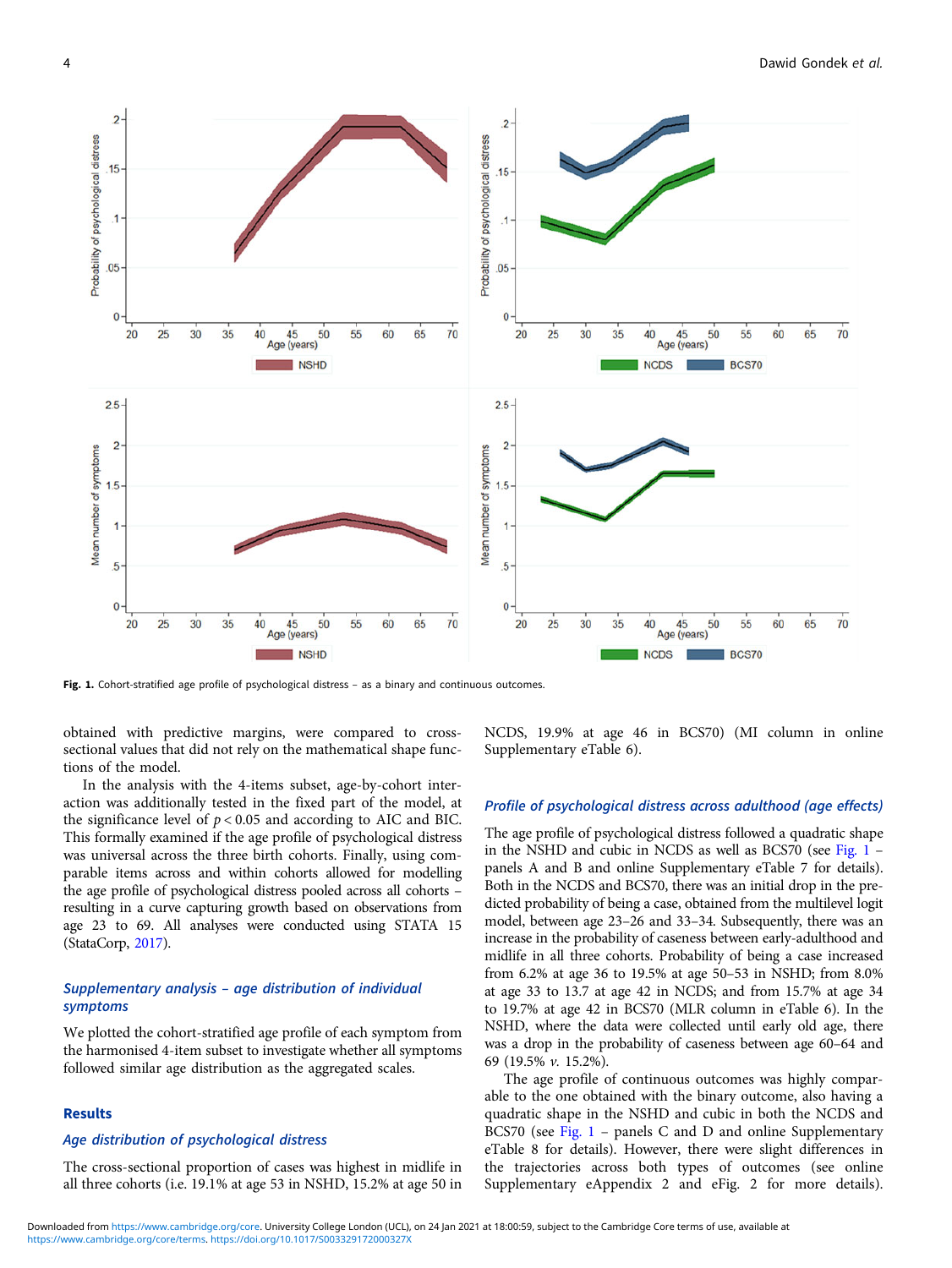

Fig. 2. Age profile of the mean number of symptoms cohort-stratified and pooled across cohorts.

Overall, women had higher levels of psychological distress across all birth cohorts when either version of the outcome was used (online Supplementary eTables 7 and 8; eFigs 3 and 4).

## Age and cohort effects on psychological distress – based on the 4-items subset

Harmonisation of individual items allowed for direct comparisons across all three cohorts as well as for modelling the age profile based on observations from age 23 to 69 – after pooling all measures across the cohorts. Overall, the age trajectories within all the cohorts were comparable to those obtained in the analysis using binary and other continuous versions of the outcome (Fig. 2). We further tested if the increase from early-adulthood (age 33–36) to midlife (42–43) was uniform in relative terms across the cohorts. There was evidence for a steeper increase in symptoms in NCDS  $[B = 0.51, 95\%$  confidence interval (CI) 0.48–0.53] and BCS70  $(B = 0.48, 95\% \text{ CI } 0.45 - 0.50)$  compared with NSHD  $(B = 0.38,$ 95% CI 0.30–0.46); no difference was found between NCDS and BCS70. Overall, the BCS70 had worse psychological distress than two other cohorts across at overlapping age (26–46) (Fig. 2).

Considering all birth cohorts simultaneously also allowed for exploring potential period effects by plotting trajectories with calendar years instead of age on the X-axis [\(Fig. 3\)](#page-5-0). The increase in psychological distress from early-adulthood to midlife occurred during the 1990s in the NSHD and NCDS, which may suggest at least a partial influence of period effects. However, a similar age profile at the same life-phase was also observed for the BCS70 from the year 2000 onwards, in which psychological distress started to decline in two other cohorts. This is consistent with the increase between early-life and midlife being mostly attributed to an age effect.

## Age distribution of individual symptoms – exploratory analysis

Fatigue and low mood were the most prevalent symptoms within the harmonised 4-item subset; these followed a very similar age

profile as the main outcome measures in all three cohorts [\(Fig. 4\)](#page-6-0). The age curve of the panic symptom, however, was much flatter in the NCDS and BCS70 [\(Fig. 4\)](#page-6-0). Finally, tension appeared to marginally increase during the entire adulthood in the NCDS and BCS70, whereas it peaked quite visibly at age 43 in the NSHD and subsequently declined ([Fig. 4](#page-6-0)).

## **Discussion**

## Main findings

Across three post-war British birth cohorts, there was a consistent increase in psychological distress from early adulthood to midlife (between ages 30–36 and 42–43). This finding was largely unaffected by differences in outcome definitions (continuous  $v$ . binary), missing data strategy (FIML  $\nu$ . multiple imputation) and sample definition (cross-sectional  $\nu$ . longitudinal). The increase in midlife appears to be steeper in the NCDS and BCS70 than in the NSHD. In the NSHD, where additional data sweeps were available, psychological distress subsequently declined between midlife and early old age. Participants of both NCDS and BCS70 also experienced elevated levels of psychological distress in their mid-20s compared with their early-mid 30s. Overall, after controlling for cohort differences, the age profile of psychological distress followed an inverted U-shape in adulthood, with symptoms increasing from early- to midadulthood, and subsequently declining. Furthermore, the BCS70 reported more psychological distress compared to the two other cohorts across at overlapping age (26–46).

### Comparison with other studies

The most common pattern of the age distribution of psychological distress in the literature is an initial rise in psychological distress until around age 45–55, followed by a drop into older age (Jorm, [2000](#page-8-0)). The most consistent finding is that psychological distress and other related mental health outcomes worsen between early-adulthood and midlife (Bell, [2014](#page-8-0); Blanchflower &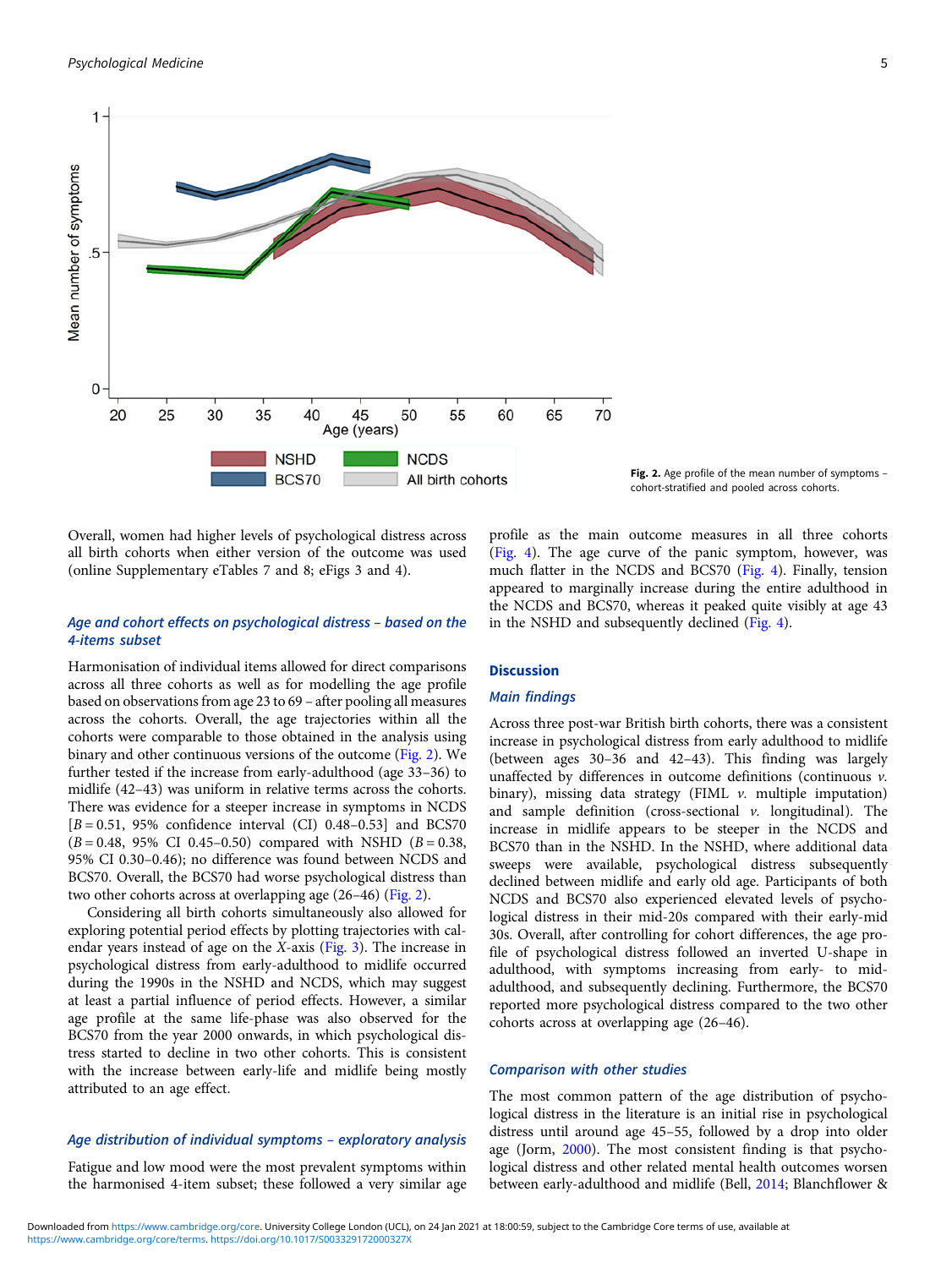<span id="page-5-0"></span>

Fig. 3. Cohort stratified age profile of the mean number of symptoms – with calendar years on the  $X$ -axis.

Oswald, [2008;](#page-8-0) Jokela et al., [2013;](#page-8-0) Sacker & Wiggins, [2002\)](#page-9-0). However, in our study, consistently with previous findings using these data (Sacker & Wiggins, [2002](#page-9-0)), members of both the NCDS and BCS70 experienced higher psychological distress in mid-20s than in early-30s. Elevated levels of psychological distress across adulthood were also found among 20–24 year-olds in Canada and the USA born in 1970s–1980s, in repeated crosssectional studies conducted between 1997 and 2008 (Keyes et al., [2014\)](#page-8-0).

The finding of elevated psychological distress in the mid-20s has been rarely discussed in the literature in the UK. This may be due to modelling strategies masking this effect, such as fitting polynomial age trajectories and pooling data across several 'pseudo cohorts' to obtain a profile with a longer age range. For instance, worse mental health can be observed in the British Household Panel Survey between ages 15–24 and 25–34 in cohorts born between 1960s and 1980s, when age was treated as a categorical variable (Jokela et al., [2013\)](#page-8-0). However, when age trajectories within the cohorts were modelled as cubic polynomials, the apparent higher distress in the early-20s was not detected (Bell, [2014\)](#page-8-0). A similar observation can be made in the British Adult Psychiatric Morbidity Survey, where mental health problems increased in the mid-20s and subsequently declined in the cohorts born in 1964–1970 (among women only) and 1971–1977 (Spiers et al., [2012](#page-9-0)). Nonetheless, when the age profile was pooled across different cohorts, it had an inverted U-shape (Spiers et al., [2012](#page-9-0)).

This can also be observed in our study – both in descriptive cross-sectional data and when age was modelled across individual birth cohorts, where we saw elevated psychological distress in mid-20s in NCDS and BCS70. However, modelling age profiles across all three birth cohorts resulted in the curve having an inverted U-shape – with a flattening tail in mid-20s where predicted values were slightly underestimated compared to the observed data.

Further research is needed to understand the extent to which the elevated psychological distress is a cohort effect – applying mostly to those born in 1960s and 1970s and to what extent this is an age effect experienced also across younger birth cohorts. In the UK, this research question can be tested with the Next Steps study (the cohort born in 1989–90), the Avon Longitudinal Study of Parents and Children (born in 1991– 1992), and in the near future, the Millennium Cohort Study (born 2000–2001).

Another inconsistency in the evidence is the apparent improvement in mental health between midlife and early older age. Studies based on the British Household Panel Survey (1991–2008) found a peak in distress around age 45, followed by a decline and a subsequent rise at old age (Bell, [2014](#page-8-0); Jokela et al., [2013\)](#page-8-0). However, the results were somewhat inconsistent depending on the methodology used. When age was modelled as a cubic-shaped curve, mental health appeared to worsen throughout adulthood, with a slow decline in midlife (Bell, [2014\)](#page-8-0). Whereas, entering age as a categorical variable to the model, which did not impose any specific shape on the age profile, resulted in a clear drop in mental health problems between ages 45–54 and 65–74 (Jokela et al., [2013\)](#page-8-0). Noteworthily, mental health started to deteriorate again after age 70 in both studies (Bell, [2014;](#page-8-0) Jokela et al., [2013\)](#page-8-0). Similarly, a study based on the English Longitudinal Study of Ageing showed declining rates of mental health problems between ages 50 and 65, and subsequently increasing rates between ages 65 and 90 (Tampubolon & Maharani, [2017](#page-9-0)). Hence, it is likely that the NSHD may also experience worsening psychological distress in the subsequent waves of data collection, which future research can investigate.

#### Interpretation and implications

This study helps to clarify age patterns in adulthood psychological distress using the longitudinal data collected over a long period and across various birth cohorts. This study design enabled us to investigate both age and cohort effects simultaneously. Establishing the association between age and psychological distress, while considering confounding effects of birth year, and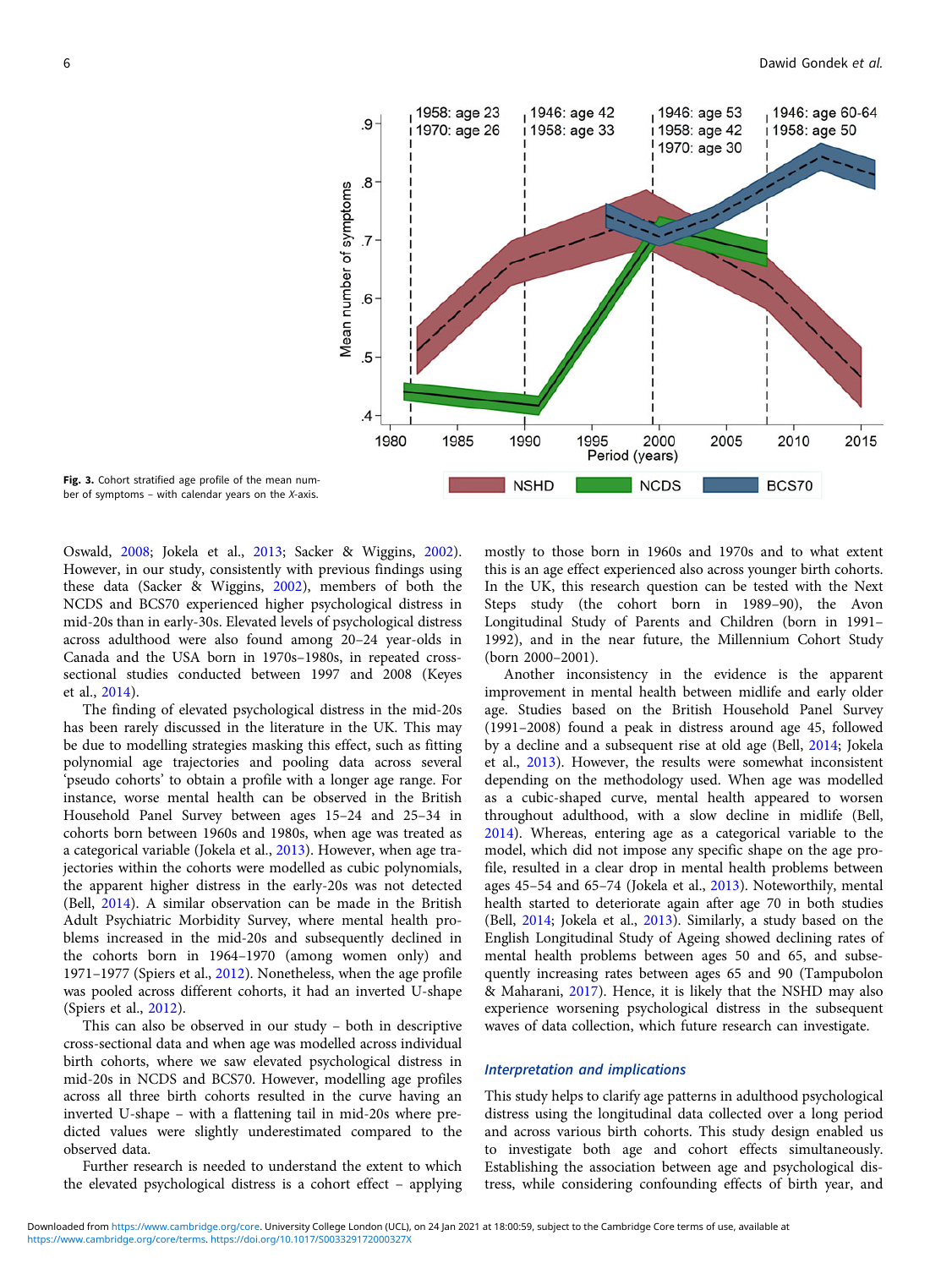<span id="page-6-0"></span>

Fig. 4. Cohort-stratified age distribution of individual symptoms.

potential biases due to measurement error and missing data, is an important step for evidence-based policy development. This may be particularly important for midlife individuals, who are at increased risk of psychological distress, particularly in younger birth cohorts. In this group, psychological distress may be partially responsible for the increases in premature mortality, for instance, due to its association with the cardiometabolic system (Winning, Glymour, McCormick, Gilsanz, & Kubzansky, [2015\)](#page-9-0) or deaths of despair (Joyce & Xu, [2019](#page-8-0)), potentially leading to the recent stagnation of life expectancy in the UK (Leon, Jdanov, & Shkolnikov, [2019\)](#page-8-0).

Overall, there is little theory to draw on when explaining age profiles of psychological distress in adulthood (Blanchflower & Oswald, [2008](#page-8-0)). Here, we discuss factors potentially linked with mental health changes at different phases of adulthood. Starting with the increase in poor mental health in mid-20s, it is most likely an age effect, as it was observed across different socioeconomic and historical contexts (at least across highincome countries). It was found across different periods: in 1981 (in NCDS) and 1996 (in BCS70) in our study, as well as between 2000 and 2007 in the study conducted by Spiers et al. [\(2012](#page-9-0)). In addition, this increase was also found across different birth cohorts ranging from the late-1950s to 1980s (Bell, [2014;](#page-8-0) Jokela et al., [2013;](#page-8-0) Spiers et al., [2012\)](#page-9-0), and in different countries including the UK, Canada and the USA (Keyes et al., [2014](#page-8-0)). It has been argued that the age between 18 and 29 should be acknowledged as an important developmental

period with major role shifts, as people leave their parental home and start developing their own home and family (Arnett, Zukauskiene, & Sugimura, [2014;](#page-8-0) Gustavson et al., [2018](#page-8-0)). Cohort effects, however, still may play a role contributing to higher distress among those born in 1970. This birth cohort was likely to experience instability in tenancy, and was particularly disadvantaged in their transition from education to work, as they entered the labour market in mid-1980s during high unemployment among young people (Sullivan et al., [2015](#page-9-0)). This may have had lasting effects on the psychological distress of this cohort throughout adulthood.

Processes underlying the observed increase in psychological distress from early-30s to midlife are unclear. Midlife tends to involve a 'peak' in career, with middle-aged adults acquiring increasing responsibility as the 'decision-makers' in society, which is accompanied by reduced leisure time (Willis, Martin, & Rocke, [2010\)](#page-9-0). This is, for instance, reflected by elevated job-related stress in midlife (Health & Safety Executive, [2017](#page-8-0)) and it may provide a partial explanation for rising fatigue as observed in this study. Midlife individuals were found to experience declining quality and quantity of leisure time, as well as time with friends and family, which may translate into worse mental health (Otterbach, Sousa-Poza, & Møller, [2018](#page-9-0)). Middle-age is also often associated with changes to family structure, which may be linked with mental health, such as rising rates of divorce (Britton, Ben-Shlomo, Benzeval, Kuh, & Bell, [2015](#page-8-0); Office for National Statistics, [2015b\)](#page-8-0). At this life phase, people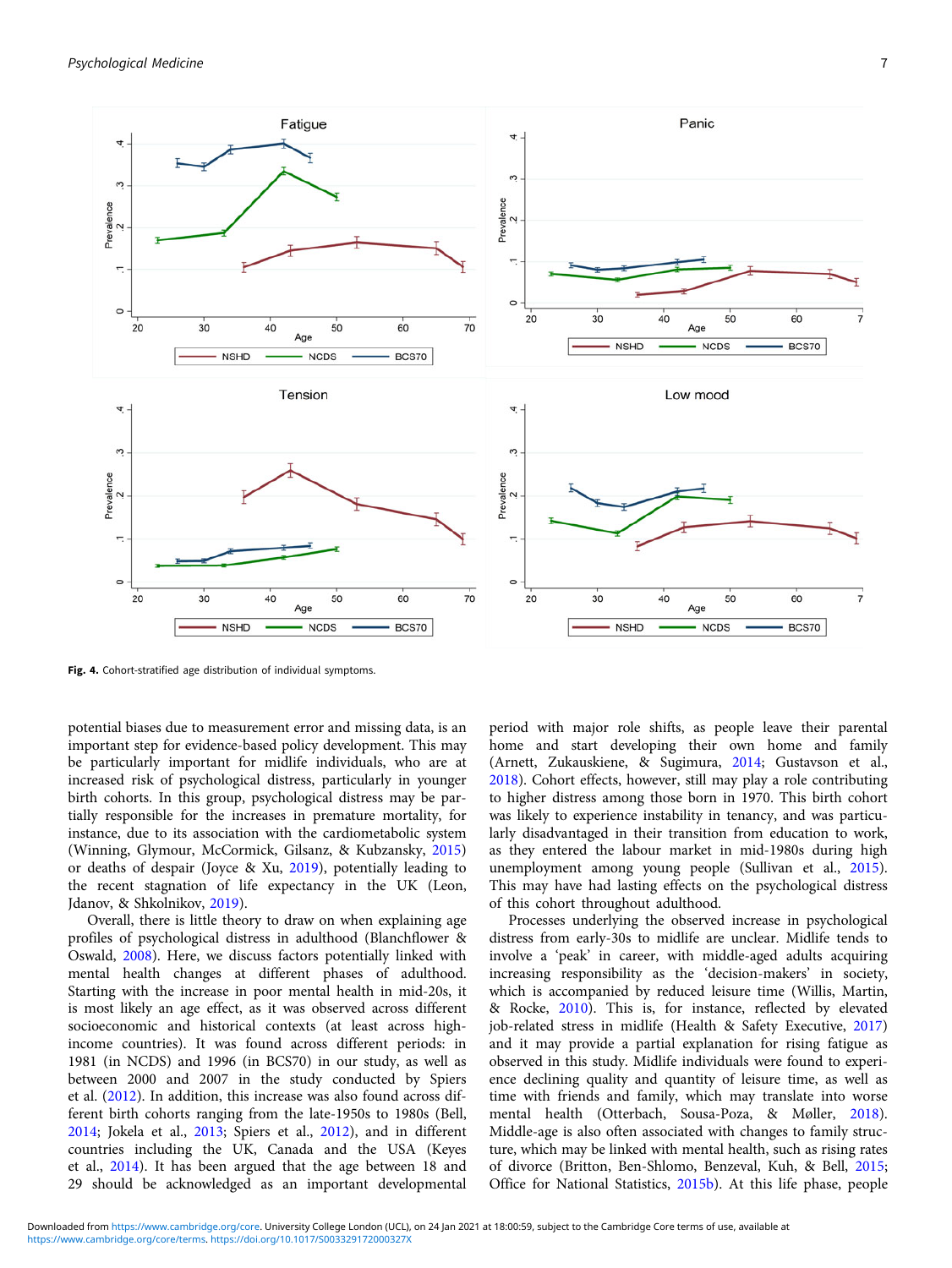are more likely to be parents and simultaneously care for ageing parents (Office for National Statistics et al., [2016](#page-9-0))

The reasons for the decline in psychological distress after midlife are also speculative. Selective mortality is one of the candidate explanations, as those in poorer mental health are at a greater risk of dying prematurely (Archer, Kuh, Hotopf, Stafford, & Richards, [2018\)](#page-8-0). However, assuming that the mortality rates in the three cohorts are representative of those observed in their target populations (Wadsworth et al., [1992](#page-9-0)) and that absolute mortality rates have declined during the investigated period (Office for National Statistics, [2015a](#page-8-0)) – any effects of selective mortality due to mental health reflect a population selection process and are not samplespecific bias. Older individuals, particularly those in more advantaged social classes, may also experience improved mental health due to relief from major midlife stressors, for instance, due to retirement or stabilisation in family life. Indeed, the perceived daily stress reduces in this life phase; however, this reduction was not found to be associated with whether one was in full-time employment or with marital status (Stone, Schneider, & Broderick, [2017](#page-9-0)). It has also been suggested that older people shift from attainment-related goals, such as status or skills, towards those that help them maintain emotional stability – a phenomenon known as socioemotional selectivity (Carstensen, Fung, & Charles, [2003\)](#page-8-0). For instance, older individuals may be more likely to invest in relationships and activities that are positive and rewarding whilst ceasing those that are not. This, in turn, helps them to confront stressors and adversity (Carstensen et al., [2003\)](#page-8-0). It is also possible that mental health problems more specific to old age are not well-captured by conventional symptom scales, hence underestimating the frequency of distress (Mezuk & Kendler, [2012\)](#page-8-0). For instance, physical symptoms of distress, such as decreased energy, fatigue or difficulty with sleeping, may be normalised and explained through deteriorating health related to ageing rather than emotional state (Christensen et al., [1999](#page-8-0)).

In the UK, the Royal College of Psychiatrists position statement 'No health without public mental health' (PS4/2010) recommends early intervention in the life course, since the majority of mental illnesses have childhood antecedents; and also recommends targeted approaches to promote mental health and prevent mental disorder in old age. However, there is no key recommendation for midlife mental ill health, a gap also reflected in the Royal College of General Practitioners Mental Health Toolkit. To some extent, this gap is addressed by Public Health England, but the emphasis is on mental health in the workplace (Mental Health Taskforce, [2016](#page-8-0)). Studies elsewhere highlight that women in midlife with psychological distress have significant unmet health care needs (Johnson, Jou, & Upchurch, [2020](#page-8-0); Outram, Murphy, & Cockburn, [2004](#page-9-0)). Our study suggests that increased attention should be paid to the detection and management of psychological distress in midlife, for instance in primary care. It also implies the need for increased public awareness of mental health in midlife.

### Strengths and limitations

The main strength of this study is that it used three populationbased prospective studies, including – to the best of our knowledge – the longest continuous follow-up of psychological distress within the same individuals, from ages 36 to 69. This is in contrast to most of the previous research that relied on statistical methods pooling observations from longitudinal or repeated crosssectional surveys across multiple 'pseudo' cohorts. Another strength is that the same measure of distress was used in two of the cohorts, which was found to be invariant longitudinally, across the cohorts and genders (Ploubidis et al., [2019\)](#page-9-0).

A key limitation is that different measures of psychological distress were used within the NSHD – this may specifically impair comparability at ages 36–53 – and between this cohort and the NCDS and BCS70. However, comparable items at the symptom level within and across cohorts were identified through a comprehensive and robust harmonisation process. This resulted in the harmonised subsets of items, which were further tested for measurement equivalence and were found to be invariant within NSHD (7-items) and across the three cohorts (4-items). Hence, their means can be compared within and across cohorts without bias (Asparouhov & Muthen, [2014\)](#page-8-0). In addition, differences in measures are unlikely to solely explain our major finding – an increase in psychological distress from early-adulthood to midlife, followed by a decline in early old age. In the NCDS and BCS70, the same measure was used between ages 23 and 50 – the Malaise Inventory. Hence inferences regarding the age distribution of psychological distress within and across the NCDS  $\nu$ . BCS70 are robust. In the NSHD, we observed an increasing trend in psychological distress between ages 36 and 43, which is based on two closely-related measures increasing our confidence in findings. The Psychiatric Symptoms Frequency used at age 43 was developed based on the Present State Examination that was used at age 36 (Lindelow et al., [1997](#page-8-0)). Similarly, the observed decline in psychological distress between ages 53 and 69 in the NSHD cannot be attributed to differences in measures since the GHQ-28 was used at all three ages.

Our findings do not provide an estimate of the prevalence of common mental disorders or use of mental health services. Instead, they focus on a relative risk of depressive and anxiety symptoms across age. Furthermore, as psychological distress is limited to symptoms of depression and anxiety, it does not capture a range of other mental health problems in the population – such as psychosis or bipolar disorder.

Another limitation of our study, as with most longitudinal research, is a considerable amount of missing data. Our analysis relied on the MAR assumption that is not empirically verifiable (Little & Rubin, [2002](#page-8-0)). However, we increased the plausibility of the MAR assumption by including rich information on health and related variables available from birth in the imputation model (Mostafa & Wiggins, [2015\)](#page-8-0). The information contributed by these auxiliary variables allows for predicting missing data with greater accuracy and minimising non-random variation in these values (Sterne et al., [2009](#page-9-0)). Besides, obtaining consistent findings when using different missing data strategies – multiple imputation and full information maximum likelihood (Enders, [2010\)](#page-8-0) – further increased the robustness of our analyses.

## Conclusion

Across three post-war British cohorts, there was a consistent increase in psychological distress from early-adulthood to midlife (between ages 30–36 and 42–43). In the NSHD, where additional data sweeps were available, psychological distress diminished into early old age. There is a need for further research to understand processes underlying elevated psychological distress at each life phase (early and mid-20s as well as 40s–50s) and for cross-cohort differences. The British birth cohorts, including those following younger participants, are well-suited for studying those mechanisms.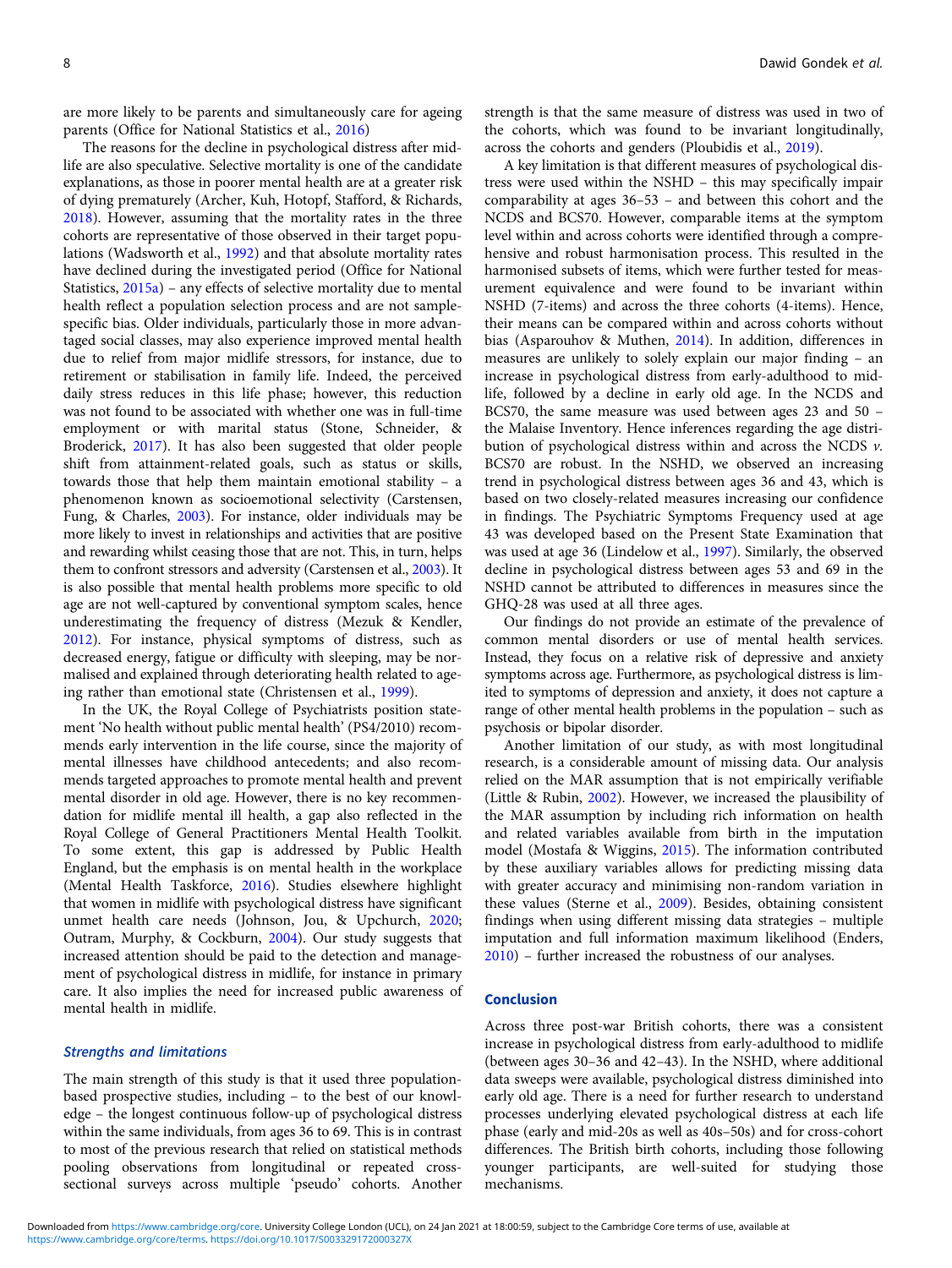<span id="page-8-0"></span>Supplementary material. The supplementary material for this article can be found at <https://doi.org/10.1017/S003329172000327X>

Acknowledgements. Pasco Fearon, Prof, Clinical, Education & Health Psychology, Division of Psychology & Lang Sciences, University College London assisted with identifying comparable items of the outcome measures within and across cohort studies, which were used in the sensitivity analysis.

#### Author contributions.

Dawid Gondek had full access to all of the data in the study and takes responsibility for the integrity of the data and the accuracy of the data analysis. Prof. George B. Ploubidis and Prof. Marcus Richards contributed equally to this work. Study concept and design: Dawid Gondek, David Bann, Praveetha Patalay, Alissa Goodman, Eoin McElroy, Marcus Richards and George B. Ploubidis. Acquisition, analysis, or interpretation of data: Dawid Gondek, David Bann, Praveetha Patalay, Alissa Goodman, Eoin McElroy, Marcus Richards and George B. Ploubidis. Drafting of the manuscript: Dawid Gondek. Critical revision of the manuscript for important intellectual content: Dawid Gondek, David Bann, Praveetha Patalay, Alissa Goodman, Eoin McElroy, Marcus Richards and George B. Ploubidis. Statistical analysis: Dawid Gondek and George B. Ploubidis. Administrative, technical, or material support: Dawid Gondek, David Bann, Praveetha Patalay, Alissa Goodman, Eoin McElroy, Marcus Richards and George B. Ploubidis. Study supervision: Dawid Gondek, David Bann, Praveetha Patalay, Alissa Goodman, Marcus Richards and George B. Ploubidis.

Financial support. This study was supported by grants ES/S000011/1, ES/ N003683/1 and ES/M008584/1 from the Economic and Social Research Council (ESRC). Dawid Gondek is supported by the ESRC + 3 Ph.D. studentship.

Conflict of interest. None reported.

#### References

- Archer, G., Kuh, D., Hotopf, M., Stafford, M., & Richards, M. (2018). Adolescent affective symptoms and mortality. British Journal of Psychiatry, 213, 419–424.
- Arnett, J. J., Zukauskiene, R., & Sugimura, K. (2014). The new life stage of emerging adulthood at ages 18–29 years: Implications for mental health. Lancet Psychiatry, 1, 569–576.
- Asparouhov, T., & Muthen, B. (2014). Multiple-group factor analysis alignment. Structural Equation Modeling – A Multidisciplinary Journal, 21, 495–508.
- Bell, A. (2014). Life-course and cohort trajectories of mental health in the UK, 1991–2008 – A multilevel age-period-cohort analysis. Social Science & Medicine, 120, 21–30.
- Blanchflower, D. G. (2020). Unhappiness and age. NBER Working Paper No. 26642. National Bureau of Economic Research.
- Blanchflower, D. G., & Oswald, A. J. (2008). Is well-being U-shaped over the life cycle? Social Science & Medicine, 66, 1733-1749.
- Britton, A., Ben-Shlomo, Y., Benzeval, M., Kuh, D., & Bell, S. (2015). Life course trajectories of alcohol consumption in the United Kingdom using longitudinal data from nine cohort studies. BMC Medicine, 13, (47). <https://doi.org/10.1186/s12916-015-0273-z>.
- Burton-Jeangros, C., Cullati, S., Sacker, A., & Blane, D. (2015). A life course perspective on health trajectories and transitions. Cham, Switzerland: Springer.
- Carstensen, L. L., Fung, H. H., & Charles, S. T. (2003). Socioemotional selectivity theory and the regulation of emotion in the second half of life. Motivation and Emotion, 27, 103–123.
- Christensen, H., Jorm, A. F., Mackinnon, A. J., Korten, A. E., Jacomb, P. A., Henderson, A. S., & Rodgers, B. (1999). Age differences in depression and anxiety symptoms: A structural equation modelling analysis of data from a general population sample. Psychological Medicine, 29, 325–339.
- Collins, L. M., Schafer, J. L., & Kam, C. M. (2001). A comparison of inclusive and restrictive strategies in modern missing data procedures. Psychological Methods, 6, 330–351.

Enders, C. E. (2010). Applied missing data analysis. New York: Guilford.

- Florkowski, C. M. (2008). Sensitivity, specificity, receiver-operating characteristic (ROC) curves and likelihood ratios: Communicating the performance of diagnostic tests. The Clinical Biochemist Reviews, 29(Suppl 1), S83–S87.
- Furnham, A., & Cheng, H. (2015). The stability and change of malaise scores over 27 years: Findings from a nationally representative sample. Personality and Individual Differences, 79, 30–34.
- GBD 2015 Disease and Injury Incidence and Prevalence Collaborators. (2016). Global, regional, and national incidence, prevalence, and years lived with disability for 310 diseases and injuries, 1990–2015: A systematic analysis for the Global Burden of Disease Study 2015. Lancet, 388, 1545–1602.
- Goldberg, D. P., Gater, R., Sartorius, N., Ustun, T. B., Piccinelli, M., Gureje, O., & Rutter, C. (1997). The validity of two versions of the GHQ in the WHO study of mental illness in general health care. Psychological Medicine, 27, 191–197.
- Goldberg, D. P., & Hillier, V. F. (1979). A scaled version of the General Health Questionnaire. Psychological Medicine, 9, 139–145.
- Gustavson, K., Knudsen, A. K., Nesvåg, R., Knudsen, G. P., Vollset, S. E., & Reichborn-Kjennerud, T. (2018). Prevalence and stability of mental disorders among young adults: Findings from a longitudinal study. BMC Psychiatry, 18(1). <https://doi:10.1186/s12888-018-1647-5>.
- Health and Safety Executive. (2017). Work-related stress, Depression or Anxiety Statistics in Great Britain 2017.
- Johnson, P. J., Jou, J., & Upchurch, D. M. (2020). Psychological distress and access to care among midlife women. Journal of Aging and Health, 32, 317–327.
- Jokela, M., Batty, G. D., & Kivimaki, M. (2013). Ageing and the prevalence and treatment of mental health problems. Psychological Medicine, 43, 2037–2045.
- Jorm, A. F. (2000). Does old age reduce the risk of anxiety and depression? A review of epidemiological studies across the adult life span. Psychological Medicine, 30, 11–22.
- Joyce, R., & Xu, X. (2019). Inequalities in the twenty-first century: Introducing the IFS Deaton Review. May 2019.
- Keyes, K. M., Nicholson, R., Kinley, J., Raposo, S., Stein, M. B., Goldner, E. M., & Sareen, J. (2014). Age, period, and cohort effects in psychological distress in the United States and Canada. American Journal of Epidemiology, 179, 1216–1227.
- Leon, D. A., Jdanov, D. A., & Shkolnikov, V. M. (2019). Trends in life expectancy and age-specific mortality in England and Wales, 1970–2016, in comparison with a set of 22 high-income countries: An analysis of vital statistics data. The Lancet Public Health, 4, e575–e582.
- Lindelow, M., Hardy, R., & Rodgers, B. (1997). Development of a scale to measure symptoms of anxiety and depression in the general UK population: The psychiatric symptom frequency scale. Journal of Epidemiology and Community Health, 51, 549–557.
- Little, R., & Rubin, D. B. (2002). Statistical analysis with missing data. Hoboken, NJ: Wiley.
- McElroy, E., Villadsen, A., Patalay, P., Goodman, A., Richards, M., Northstone, K., et al. (2020). Harmonisation of Mental Health Measures in the British Birth Cohorts. UK: CLOSER.
- McGee, R., Williams, S., & Silva, P. A. (1986). An evaluation of the malaise inventory. Journal of Psychosomatic Research, 30, 147–152.
- Mental Health Taskforce. (2016). The Five Year Forward View for Mental Health: A report from the independent Mental Health Taskforce to the NHS in England. NHS England. Retrieved from [https://www.england.nhs.](https://www.england.nhs.uk/wp-content/uploads/2016/02/Mental-Health-Taskforce-FYFV-final.pdf) [uk/wp-content/uploads/2016/02/Mental-Health-Taskforce-FYFV-final.pdf](https://www.england.nhs.uk/wp-content/uploads/2016/02/Mental-Health-Taskforce-FYFV-final.pdf)
- Meredith, W. (1993). Measurement invariance, factor-analysis and factorial invariance. Psychometrika, 58, 525–543.
- Mezuk, B., & Kendler, K. S. (2012). Examining variation in depressive symptoms over the life course: A latent class analysis. Psychological Medicine, 42, 2037–2046.
- Mirowsky, J., & Ross, C. E. (2002). Measurement for a human science. Journal of Health and Social Behavior, 43, 152–170.
- Mostafa, T., Narayanan, M., Pongiglione, B., Dodgeon, B., Goodman, A., Silverwood, R. J., & Ploubidis, G. B. (2020). Improving the plausibility of the missing at random assumption in the 1958 British birth cohort: A pragmatic data driven approach. CLS working paper number 2020/6. UCL Centre for Longitudinal Studies: London.
- Mostafa, T., & Wiggins, R. D. (2015). The impact of attrition and non-response in birth cohort studies: A need to incorporate missingness strategies. Longitudinal and Life Course Studies, 6, 131–146.
- Office for National Statistics. (2015a). Life Expectancy at Birth and at Age 65 by Local Areas in England and Wales: 2012 to 2014.
- Office for National Statistics. (2015b). Statistical bulletin: Divorces in England and Wales: 2013.